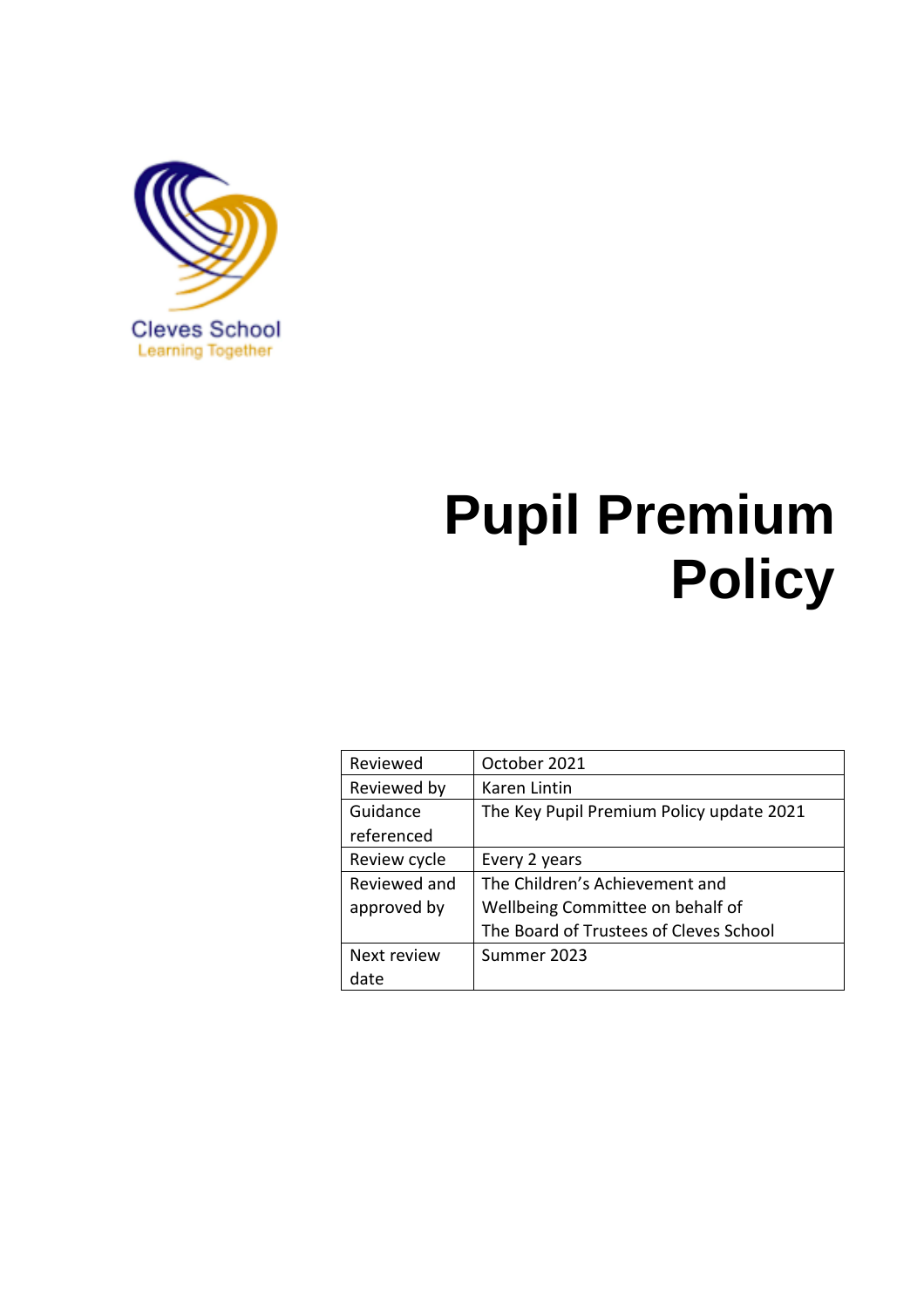## **Contents**

- 1. Aims
- 2. Legislation and guidance
- 3. Purpose of the grant
- 4. Use of the grant
- 5. Eligible pupils
- 6. Funding
- 7. Roles and responsibilities
- 8. Reporting
- 9. Monitoring
- 10. Links with other policies

# **Introduction**

Our vision is that all pupils leave Cleves inspired and equipped with the skills, knowledge and emotional well being they need to take on the challenges of a changing and ever more competitive world. We know that not all children start on a level playing field at Cleves so we are committed to removing barriers to learning that could hinder or exclude disadvantaged pupils from achieving this goal (or their potential). We aim to promote an equality of opportunity ensuring every disadvantaged pupil gets the support they need.

# **1. Aims**

This policy aims to:

- Provide background information about the pupil premium grant so that all members of the school community understand its purpose and which pupils are eligible
- Set out how the school will make decisions on pupil premium spending
- Summarise the roles and responsibilities of those involved in managing the pupil premium in school

# **2. Legislation and guidance**

This policy is based on the [pupil premium conditions of grant guidance \(2021-22\),](https://www.gov.uk/government/publications/pupil-premium-allocations-and-conditions-of-grant-2021-to-2022) published by the Education and Skills Funding Agency. It is also based on guidance from the Department for Education (DfE) on [virtual school heads' responsibilities concerning the pupil premium,](https://www.gov.uk/guidance/pupil-premium-virtual-school-heads-responsibilities) and the [service premium.](https://www.gov.uk/guidance/service-premium-information-for-schools)

In addition, this policy refers to the DfE's information on [what academies should publish online,](https://www.gov.uk/guidance/what-academies-free-schools-and-colleges-should-publish-online#pupil-premium) and complies

with our funding agreement and articles of association.

# **3. Purpose of the grant**

Introduced in 2011, the pupil premium grant is additional funding allocated to publicly funded schools to raise the attainment of disadvantaged pupils and support pupils with parents in the armed forces.

The reasons for the grant are based on research showing that children from low-income families perform less well at school than their peers. Research showed that often, children who are entitled to Pupil Premium face challenges such as poor language and communication skills, less family support, lack of confidence and issues with attendance and punctuality compared to non-Pupil Premium children.

The Pupil Premium grant is intended to directly benefit the children who are eligible, helping to close the achievement gap between them and their classmates; and their peers nationally. The school uses the grant to support these groups, which comprise pupils with a range of different abilities. We recognise that not all pupils eligible for pupil premium funding will have lower attainment than their peers. In such cases, the grant will be used to help improve pupils' progress and attainment so that they can reach their full potential.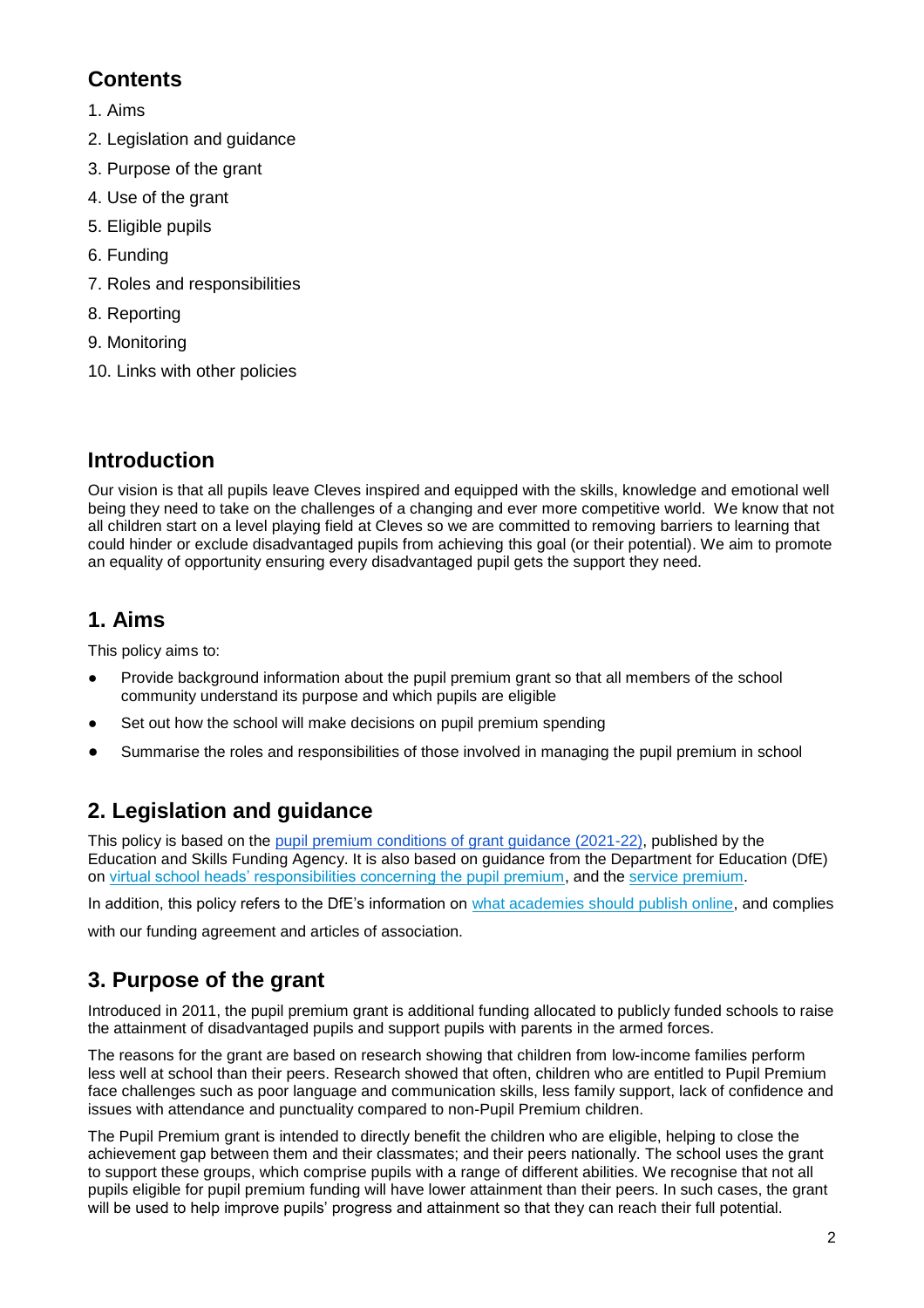## **4. Use of the grant**

When deciding how Cleves School uses the Pupil Premium Grant, we use evidence to inform our decisions on pupil premium spending. For example, by using evidence-based research and resources from the *[Education Endowment Foundation,](https://educationendowmentfoundation.org.uk/)* and learning from what works in our school.

#### **4.1 Aims**

Cleves school has chosen to spend the Pupil Premium grant to support and overcome the barriers to success for our Pupil Premium children. The focus of support is on the following areas:

- Higher rates of progress so that the children perform as well as or better than their peers
- Higher rates of attainment so that the children perform as well as or better than their peers
- Improving the wellbeing of pupils and low aspirations issues for pupils
- Increased attendance rates for pupils eligible for the Pupil Premium grant

#### **4.2 Allocation**

Common ways in which Cleves School may use the grant include, but are not limited to:

- Funding educational trips/visits, immersion days & residentials
- Funding an extracurricular activity for each pupil
- Funding specialist support to children (and parents) such as support and advice from a counsellor, a speech and language therapist and a physiotherapist
- ICT Provision to boost the children's learning such as Chromebooks and Kindles
- Providing specialist interventions out of or within the classroom run by Learning Support Assistants, one to one or in groups which include evidence based interventions such as Read, Write, Inc and Numicon interventions.
- A literacy specialist employed to work with identified children who are at risk of underachieving in reading and writing.
- To raise the self-esteem or confidence of an individual through the use of the nurture room
- Access to breakfast, extra-curricular and holiday clubs
- Homework club and maths tuition

We publish information on the school's use of the pupil premium on the school website in line with the requirements set out in our funding agreement and the DfE's guidance on what academies should publish online. Our pupil premium impact report is available here [https://www.cleves.co.uk/about-cleves/pupil](https://www.cleves.co.uk/about-cleves/pupil-premium/)[premium/](https://www.cleves.co.uk/about-cleves/pupil-premium/)

#### **4.3 Rights of the school**

We reserve the right to allocate Pupil Premium funding to support any pupil or groups of pupils the school has identified as being in need of intervention and support.

Pupil Funding will be allocated following an analysis which will identify priority classes, groups or individuals. This means that not all children receiving the Pupil Premium Grant may be in receipt of interventions at any one time*.* 

## **5. Eligible pupils**

The Pupil Premium Grant is allocated to the school based on the number of eligible pupils in years 3-6.

Eligible pupils fall into the categories below:

#### **5.1 Free school meals**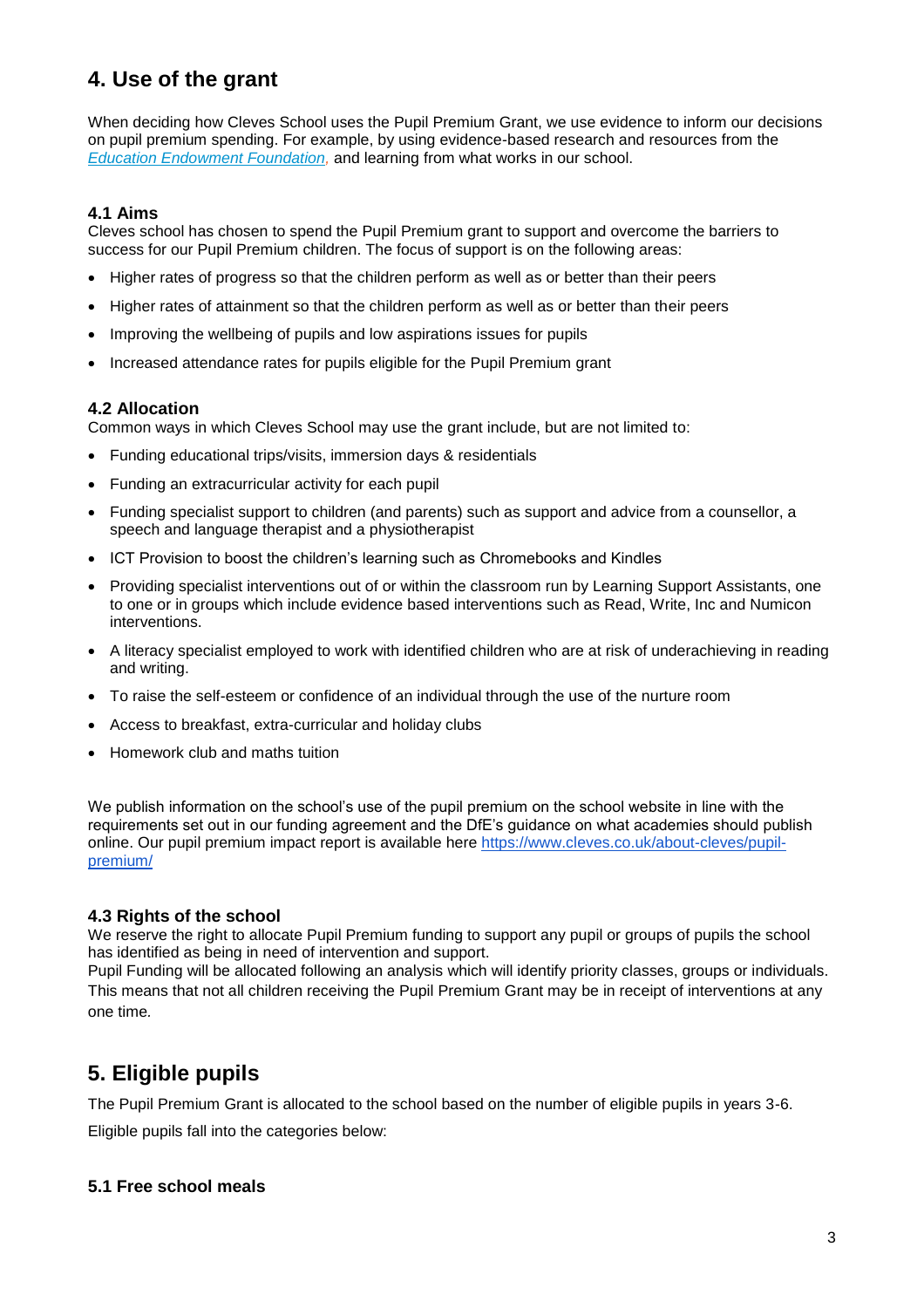Pupils recorded to be currently eligible for free school meals in the most recent January census.

#### **5.2 Ever 6 free school meals**

Pupils recorded in the most recent January school census who are known to have been eligible for free school meals at any point in the last 6 years (as determined by the DfE's latest conditions of grant guidance).

It does not include pupils who received universal infant free school meals but would not have otherwise received free lunches.

#### **5.3 Looked after children**

Pupils who are in the care of, or provided with accommodation by, a local authority in England or Wales.

#### **5.4 Post-looked after children**

Pupils recorded in the most recent January census and alternative provision census who were looked after by an English or Welsh local authority immediately before being adopted, or who left local authority care on a special guardianship order or child arrangements order.

#### **5.5 Ever 6 service children**

Pupils:

- With a parent serving in the regular armed forces
- Who have been registered as a 'service child' in the school census at any point in the last 6 years (as determined by the DfE's latest conditions of grant guidance), including those first recorded as such in the most recent January census
- In receipt of a child pension from the Ministry of Defence because one of their parents died while serving in the armed forces

## **6. Funding**

The Pupil Premium grant is paid directly to schools apart from the funding for the children who are currently in local authority care. It is the responsibility of the school to decide how to use the funding, as they are best placed to assess what additional provision their pupils need.

The Pupil Premium Plus grant (for the children who are currently in local authority care) must be managed by the designated Virtual School Head (VSH) in the local authority that looks after the child. It should be used without delay for the benefit of the looked after child's educational needs as described in their personal education plan.

The Education and Skills Funding Agency (ESFA) allocates the Pupil Premium grant to schools and local authorities in the following amounts:

- £1,345 per pupil for each FSM (Free School Meals) or Ever 6 pupil aged 4 and over in year groups reception to year 6 (except where the pupil is allocated the LAC or post-LAC Pupil Premium Plus grant)
- £2,345 per pupil where the pupil is allocated the Pupil Premium Plus grant for LAC or post-LAC in year groups reception to year 11
- £310 for each pupil aged 4 and over in year groups reception to year 11 who is either an Ever 6 service child or in receipt of pensions under the Armed Forces Compensation Scheme (AFCS) and the War Pensions Scheme (WPS)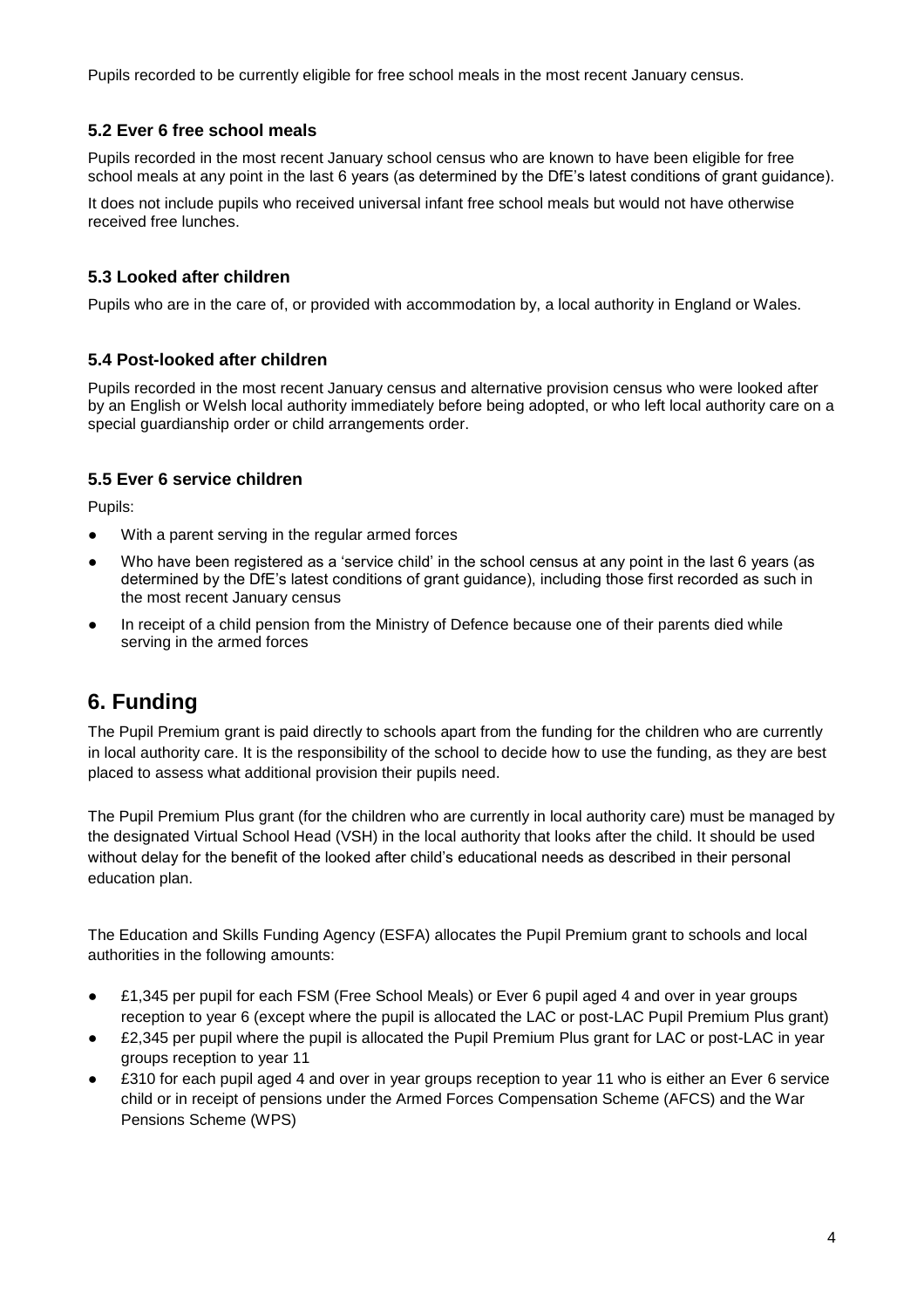## **7. Roles and responsibilities**

All schools have to show that they are using their Pupil Premium funds appropriately. The Government believes that Headteachers and school leaders should decide how to use the Pupil Premium grant. Schools are held accountable for the decisions they make through:

- The annual performance tables which show the attainment and progress made by children who are eligible for the pupil premium grant compared with their peers
- The new Ofsted inspection framework, under which inspectors focus on the attainment of pupil groups, in particular those who are disadvantaged
- Ofsted inspections
- The new impact report for parents is published online. Here it is outlined how much money was allocated in the previous year. Also it details how the school spent the previous year's allocation and how it is making a difference to the attainment of disadvantaged pupils.

The responsibilities of school staff are as follows:

#### **7.1 Trustees**

The Board of Trustees are responsible for:

- Holding the Headteacher to account for the implementation of this policy
- Ensuring the school is using pupil premium funding appropriately, in line with the rules set out in the conditions of grant
- Monitoring the attainment and progress of pupils eligible for the Pupil Premium Grant, in conjunction with the Headteacher, to assess the impact and effectiveness of the school's use of the funding
- Monitoring whether the school is ensuring value for money in its use of the Pupil Premium Grant
- Challenging the Headteacher to use the pupil premium in the most effective way
- Setting the school's ethos and values around supporting disadvantaged members of the school community

#### **7.2 Headteacher and the senior leadership team**

The Headteacher and senior leadership team are responsible for:

- Keeping this policy up to date, and ensuring that it is implemented across the school
- Ensuring that all school staff are aware of their role in raising the attainment of disadvantaged pupils and supporting pupils with parents in the armed forces
- Planning pupil premium spending and keeping this under constant review, using an evidence-based approach and working with virtual school heads where appropriate
- Monitoring the attainment and progress of pupils eligible for the pupil premium to assess the impact of the school's use of the funding
- Reporting on the impact of pupil premium spending to the Board of Trustees on an ongoing basis
- Publishing information on the school's use of the pupil premium on the school website, as required by our funding agreement and in line with guidance from the DfE
- Providing relevant training for staff, as necessary, on supporting disadvantaged pupils and raising attainment

#### **7.3 Class teachers**

- Identify pupils in their class and maths set
- Under the guidance of the Headteacher, deputy Headteacher and the Pupil Premium coordinator, complete and update the Pupil Premium profiles for children in their class/maths set
- Under the guidance of the Headteacher, deputy Headteacher and the Pupil Premium coordinator, regularly conference with children in their class/maths set
- Arrange reviews with parents where appropriate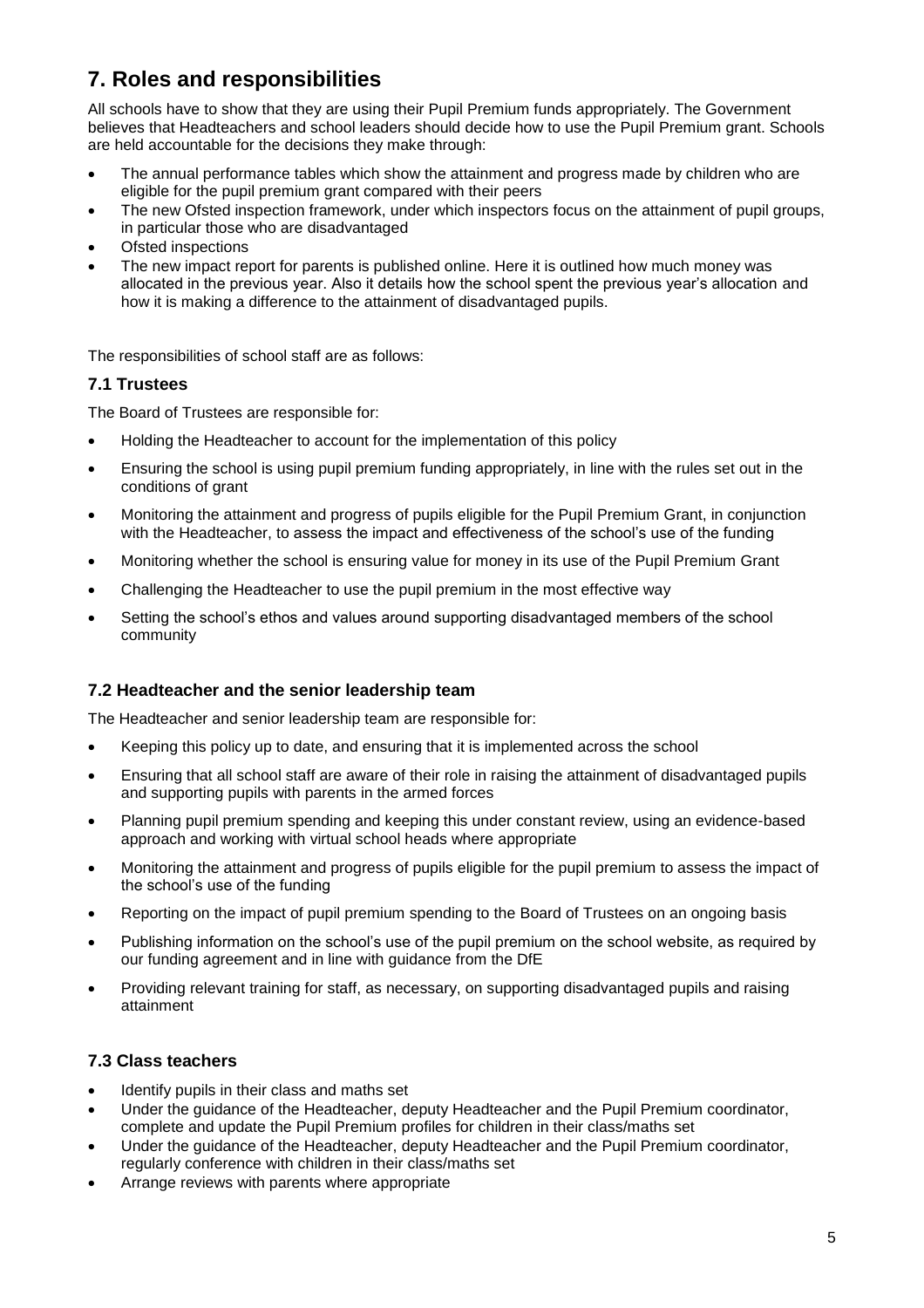- Work with pupils, parents and senior leaders to plan, implement and monitor the impact of the agreed support and intervention plan for children eligible for the Pupil Premium Grant
- Ensure classroom support assistants are fully prepared to assess the progress and learning outcomes for all pupils, including those requiring additional support
- Take prompt action to inform senior leaders of any areas where a child's progress or performance may be directly – or adversely – affected by social or economic disadvantage

#### **7.4 Other school staff**

- Implementing this policy on a day-to-day basis
- Setting high expectations for all pupils, including those eligible for the pupil premium
- Identifying pupils whose attainment is not improving in response to interventions funded by the pupil premium, and highlighting these individuals to class teachers/the senior leadership team as appropriate
- Sharing insights into effective practice with other school staff as appropriate

#### **7.5 Virtual school Heads**

Virtual school Heads are responsible for managing Pupil Premium Plus funding for children looked after by a local authority, and allocating it to schools. Virtual school heads are in charge of promoting the educational achievement of all children looked after by the local authority they work for.

Their responsibilities include, but are not limited to:

- Identifying the eligible looked after children and informing the local authority
- Making sure methods for allocating and spending ensure that looked after children benefit without delay
- Working with each looked after child's educational setting to put together a personal education plan, agree how pupil premium funding will be spent to meet the need identified in this plan, and ensure the funding is spent in this way
- Demonstrating how pupil premium funding is raising the achievement of looked after children

## **8. Reporting**

#### **8.1 Trustees:**

It is the responsibility of the Headteacher to produce termly reports for the governing body on:

- The progress made towards closing the gap, by year group, for this group of pupils.
- An outline of the provision that was made during the term since the last meeting.

It will be the responsibility of the main governing body to ensure an outline of the school's progress towards closing the gap for disadvantaged pupils is given to the trustees on a termly basis. The final decision for this will be made by the Headteacher and the Pupil Premium funding committee.

#### **8.2 Parents and carers**

Schools are free to spend the Pupil Premium as they see fit. However, we will be held accountable for how we have used the additional funding to support pupils from low-income families. From September 2012, we are required to publish online information about how we have used the Premium. This will ensure that parents and others are made fully aware of the attainment of pupils covered by the Pupil Premium and the extra support that they receive.

## **9. Monitoring arrangements**

This policy will be reviewed every two years by the [Headteacher, deputy Headteacher and Pupil Premium coordinator. At every review, the policy will be shared with the governing board.